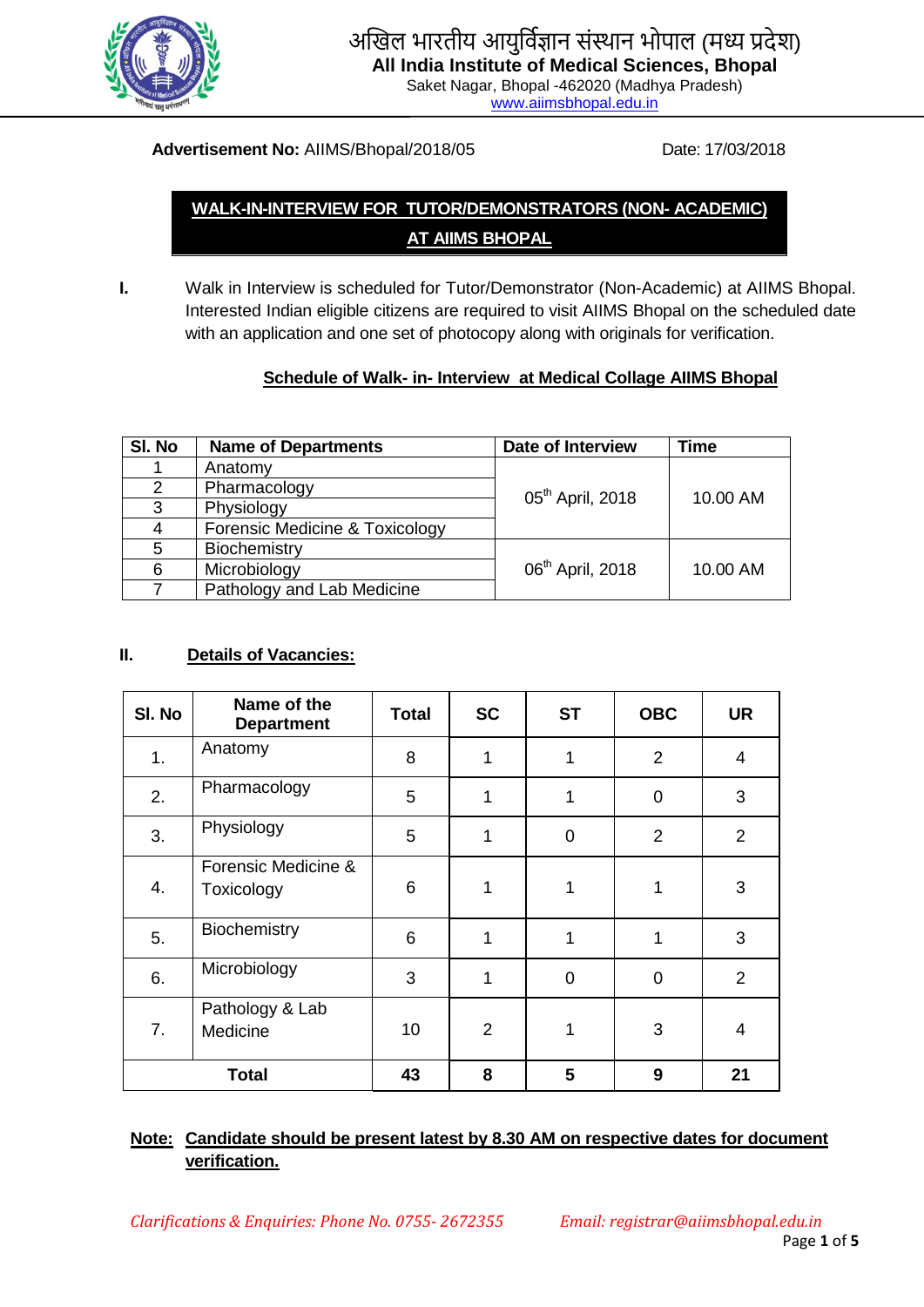*NOTE:*

- *The Director, AIIMS Bhopal reserves the right to vary the vacancies including reserved vacancies as per the Govt. of India rules/circulars and requirements. Reservation is applied as per Govt. of India guidelines.*
- *Reserved for Persons with Disability (PWD) as per Govt. of India guidelines.*  **(only OPH candidates may apply)** *However, all PwD candidates may apply for posts under applicable categories (UR OBC, SC, ST)*
- *Age, experience and all other prescribed qualifications will be counted as on date of Walk- in-Interview.*

#### **III. Pay Scale:** Tutor/Demonstrator **-** Rs.15,600-39100+GP5400+NPA (if applicable)

#### **IV. Essential Qualifications: Tutor/Demonstrators:**

- For Medical Candidates: A recognized MBBS degree & must have completed one year of compulsory internship.
- For Non-Medical Candidates: Postgraduate qualification e.g. Master's degree in the discipline / allied subject.
- **Candidates with MD/MS/Ph.D. from recognized University/Institute in concerned subject will be preferred.**

#### **V. Eligibility:**

- To be eligible for selection for the above post, the candidate should have passed the qualifying examination by 30.03.2018 (Including Internship) & result declared to this effect on or before this date.
- The candidates who are in service in any Govt. Hospital/ Institutions are required to forward/submit their application through proper channel only. The candidates will not be permitted for Interview, if they fail to produce "No Objection Certificate" from their employer on the day of Interview, during scrutiny of documents.

If it is brought to the notice of authorities at any stage that the candidate had not submitted application through proper channel, then the candidature will stand cancelled and in case of selected candidate, services will be terminated immediately.

#### **VI. Upper Age limit for Tutor Demonstrator as on the date of Interview:**

Upper Age Limit: 33 years, relaxable for Scheduled Caste, Scheduled Tribe candidate up to a maximum period of five (5) years, for OBC candidates up to a maximum period of three (3) years.

- i. In case of Physical Handicapped (OPH) candidates, age relaxation upto a maximum period of ten (10) years for General Category, thirteen (13) years for OBC category and fifteen (15) years for SC/ST category candidates.
- ii. For those applying for these posts after completing MD/ MS, Ph.D the upper age limit on **Date of Interview** will be 35 years. The age limit is further relaxable for SC candidates, ST candidates, OBC candidates and OPH candidates as above.

#### **VII**. **Application Process**:

- Director AIIMS, Bhopal reserves the right to cancel the advertisement at any point of time without prior notice or fill up less number of posts as advertised depending upon the institutional requirement.
- Interested Indian citizens are required to visit on the scheduled date with an application and one set of photocopy along with originals for verification.
- **The original certificates i.e. MBBS/MD/MS/M.Sc./PhD Degree Certificate, Internship**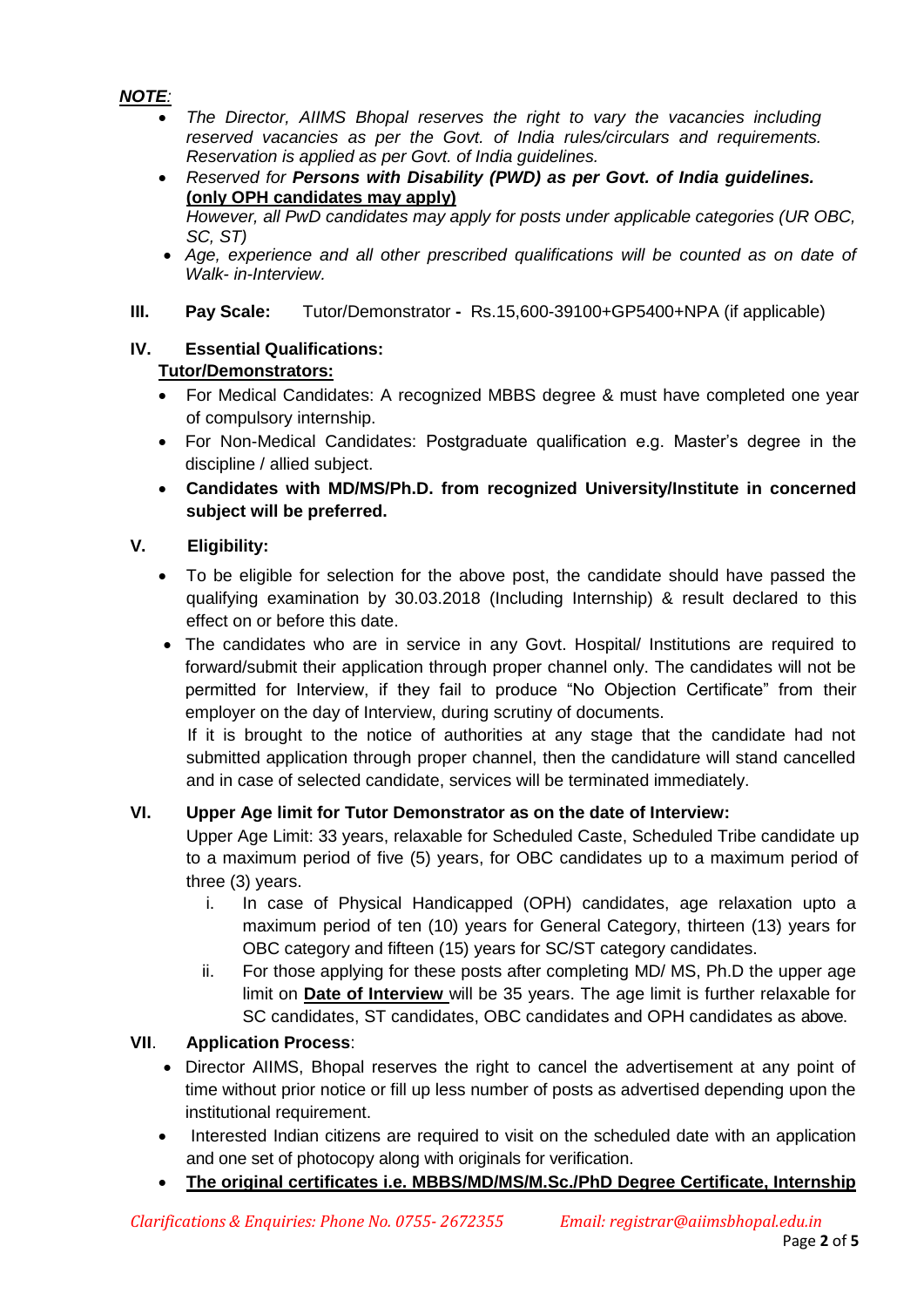**completion certificate, Qualifying degrees (MBBS/MD/MS/ M.Sc. / P.hd.) Medical Registration Certificate, Date of Birth Certificate, Caste Certificate, NOC etc., of the candidates who apply for the post will be verified at the time of Walk – ininterview.**

#### **VIII**. **Application Fees:**

- For General/OBC candidates Rs. 1000/-
- For SC/ST/PwD/ Women candidates Nil
- Fees to be paid by Demand Draft only in favour of "**AIIMS Bhopal**"
- Fee once remitted will not be refunded in any circumstance
- **IX.** Walk in Interview is scheduled for Tutor Demonstrator (Non Academic) on 5<sup>th</sup> and 6<sup>th</sup> **April, 2018**. Interested Indian citizens are required to walk in for interview on the scheduled date with an **application in the prescribed format (Annexure- A)** and one set of photocopy along with originals for verification and the application fee as required. Inadequately filled / incomplete applications may be summarily rejected

#### **X. Tenure:**

The appointment to the post of Tutor/ Demonstrators shall be for the period of 1 (one) year on temporary basis

- **XI. Documents: A**pplication form (on prescribed format) and the self- attested photocopies of the following along with the originals must be brought at the time of Interview only.
	- "No Objection Certificate–NOC "for those who are working in Central/State Government / Semi Government, autonomous institutions from their respective organization. The candidates who are in service in any Govt. Hospital/ Institutions are required to forward/submit their application through proper channel only. The candidates will not be permitted for Interview, if they fail to produce "No Objection Certificate" from their employer on the day of Interview, during scrutiny of documents.

If it is brought to the notice of authorities at any stage that the candidate had not submitted application through proper channel, then the candidature will stand cancelled and in case of selected candidate, services will be terminated immediately.

 Degrees, Certificates, Mark sheets, Age proof, Caste certificate, Experience certificates and qualifying degree registration with State Medical Council is mandatory for Interview.

#### **XII. Reservation for SC/ST/OBC/OPH (PwD) shall be applicable, as per Govt. of India policy:**

- 1. OBC Candidates will attach certificate issued by the competent authority in the form prescribed for Central Government jobs along with certificate that the candidate does not belong to Creamy Layer. Date of issue of Certificate should not be **earlier** *than one year of closing date of online application.*
- 2. For SC/ST-Certificate should be issued by Tehsildar or above rank officer in prescribed format.
- 3. Criteria for Orthopaedic Physically Handicapped (PwD):
- Physical Disability Certificate should be issued from a duly constituted and authorized Medical Board.
- 4% of the total posts will be horizontally reserved for PwD candidates as per Reservation Rules. The Reservation of PwD will be applicable for the post for which it is identified for. However, the quantum of reservation will be regulated, as per Govt. of India instructions.
- Disabled OL category of PwD candidates shall be suitable for both the posts. The definition of different categories of disabilities, for the purpose of age relaxation, will be same as per Govt. of India instruction.
- If a person with disability is entitled to age concession by virtue of being a Central Government employee, concession to him/her will be admissible either as a "person with

*Clarifications & Enquiries: Phone No. 0755- 2672355 Email: registrar@aiimsbhopal.edu.in*